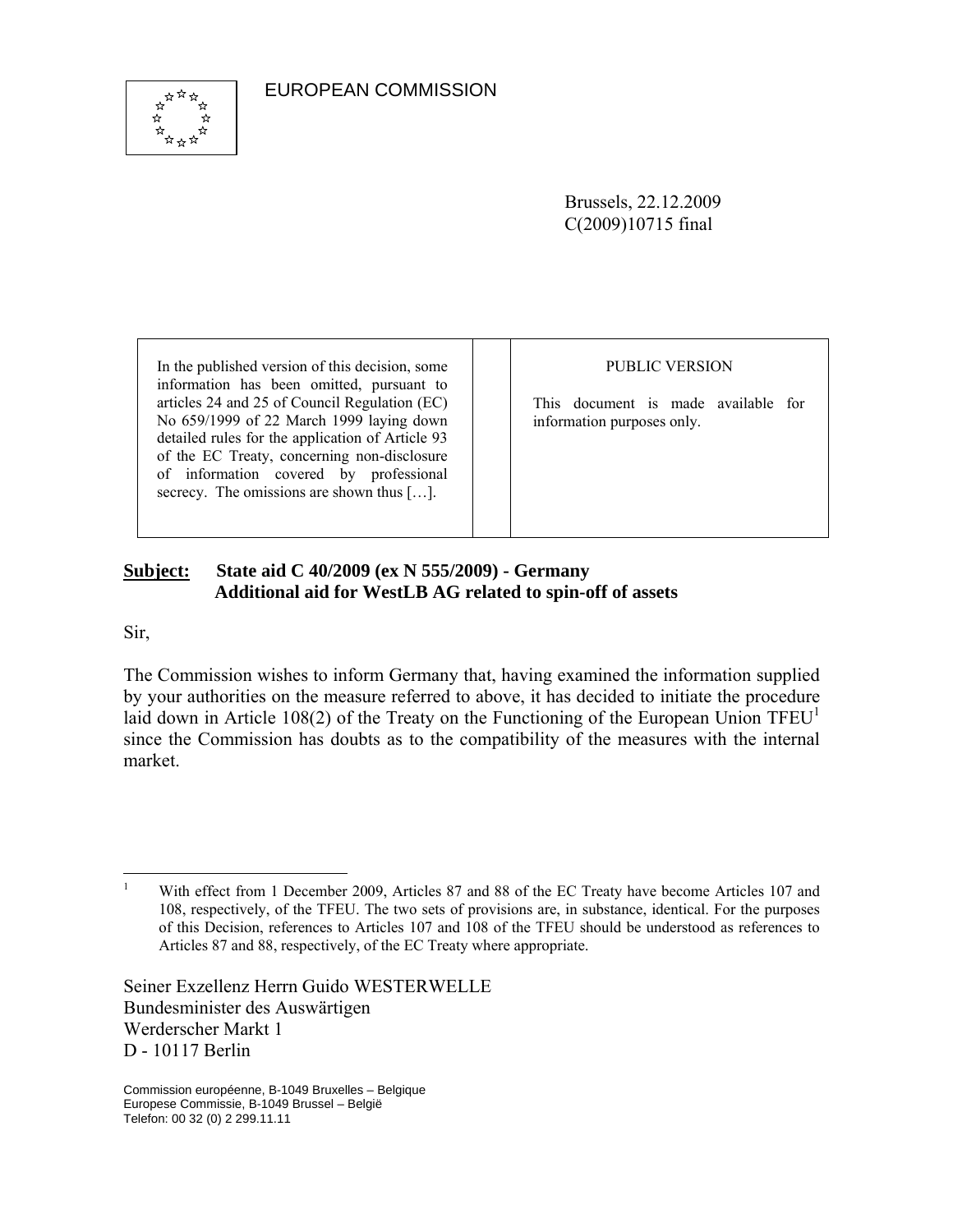### **1. PROCEDURE**

- (1) On 12 May 2009, in case C  $43/2008^2$  the Commission conditionally approved restructuring aid to WestLB AG ('WestLB') in the form of a risk shield on the Phoenix portfolio of EUR 5 billion. It requires the sale of the bank by the end of 2011.
- (2) On 7 October 2009 in case N  $531/2009<sup>3</sup>$  the Commission approved as compatible emergency aid a risk assumption of EUR  $6.4$  billion<sup>4</sup> of the already protected Phoenix portfolio, which de facto further increased the initial risk shield. Germany committed to notify by 30 November 2009 a revised restructuring plan which would take into account any additional State aid not approved by the decision of 12 May 2009 and therefore provide for additional restructuring.
- (3) An updated restructuring plan was submitted on 15 December 2009.
- (4) On 10 December 2009, Germany notified a recapitalisation of WestLB amounting to EUR 3 billion as well as a guarantee of EUR 1 billion, which are necessary for the establishment of a bad bank by WestLB. The bad bank will relieve WestLB from assets with a nominal value of EUR 85.1 billion. That asset relief measure was envisaged in general terms in the restructuring Decision of 12 May  $2009^5$ .
- (5) Following discussions with the Commission, Germany provided several commitments and additional information by 16 December 2009.
- (6) Given the urgency to get a Commission decision on these measures, Germany has exceptionally agreed that the authentic language for this decision should be English.

 $\frac{1}{2}$  Cf. Commission decision of 12 May 2009 in Case C43/2008, *Restructuring of WestLB AG*, http://ec.europa.eu/competition/state\_aid/register/ii/doc/C-43-2008-WLWL-en-12.05.2009.pdf.

Cf. Commission decision of 7 October 2009 in Case N531/2009, *Assumption of Risk for WestLB*, not yet published.

According to information sent by Germany on 18 November 2009, the risk shield that was in the end contractually agreed upon was only EUR 5.9 billion, therefore lower than the amount initially notified.

Cf. point 1.1 and 3.3 of the Annex of Commission decision of 12 May 2009 in Case C43/2008, *Restructuring of WestLB AG*, http://ec.europa.eu/competition/state\_aid/register/ii/doc/C-43-2008- WLWL-en-12.05.2009.pdf.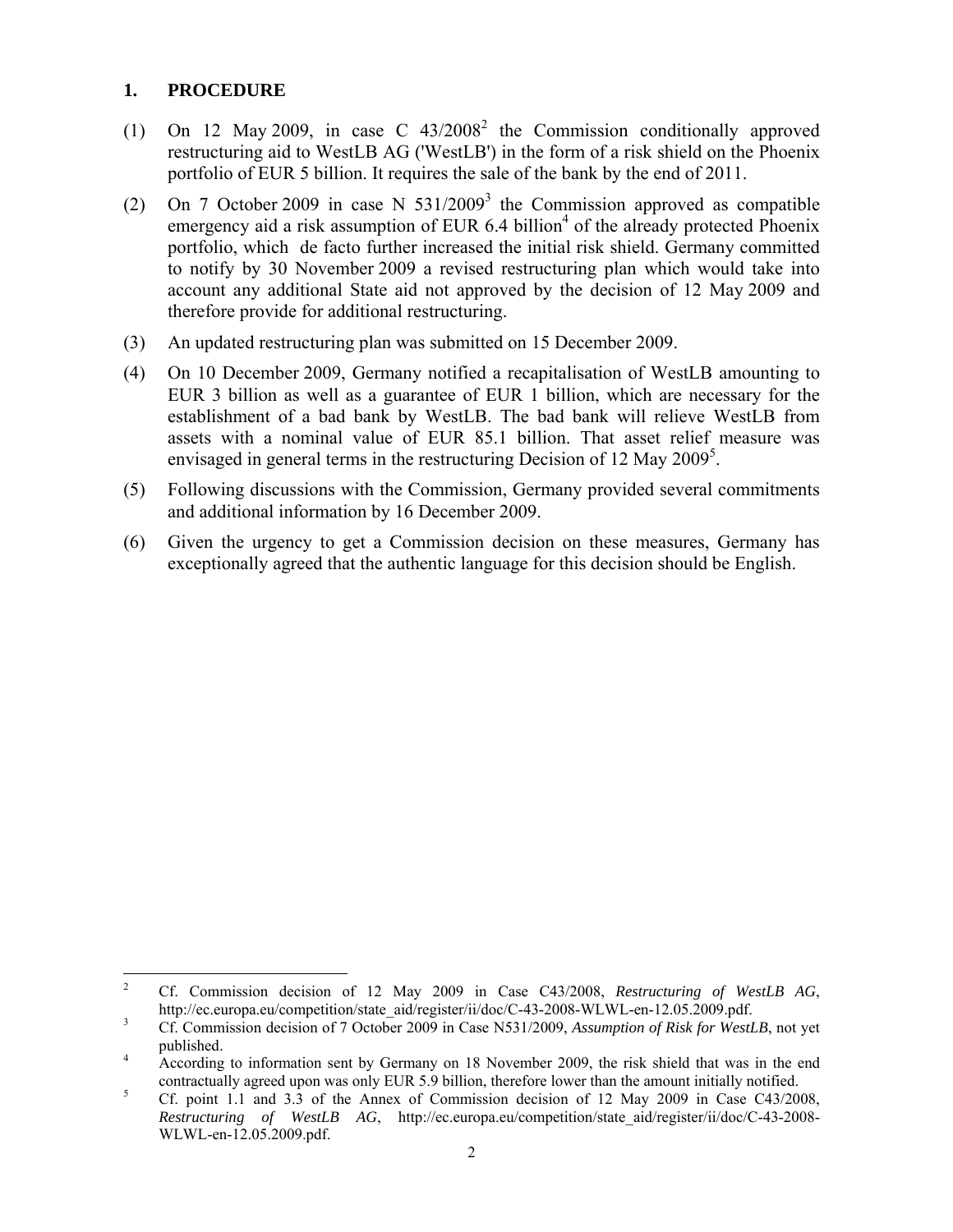### **2. DESCRIPTION OF THE AID**

# *WestLB AG*

- (7) The beneficiary WestLB is a public limited company, with its registered headquarters in North Rhine-Westphalia. WestLB is a service provider for Germany's largest savings banks network and public-sector clients. WestLB has until recently offered a universal bank's range of products and services, including products for private clients, midmarket companies and corporate enterprises, partly in cooperation with savings banks, partly via subsidiaries specialised in consumer loans, private banking and commercial real estate finance. In line with a restructuring plan dated 30 April 2009, which was approved in the restructuring decision of 12 May 2009, WestLB is currently unbundling its core activities and abandoning non-core activities. WestLB's published balance-sheet total was EUR 288 billion on 31 December 2008, while its risk-weighted assets stood at EUR 88.5 billion. As of 30 September 2009, the bank's published balance-sheet total was equal to EUR 258.8 billion and its risk-weighted assets stood at EUR 84.2 billion.
- (8) WestLB is currently owned by the Westfälisch-Lippische Sparkassen- und Giroverband (WLSGV), which accounts for 25.03 % of its shares, the Rheinische Sparkassen- und Giroverband (RSGV), which owns 25.03 % and – both directly and indirectly, via the NRW.BANK (formerly known as Landesbank Nordhein-Westfalen) – the Land of North Rhine-Westphalia (37.74 %), the Landschaftsverband Westfalen Lippe (LWL; 6.09 %), and the Landschaftsverband Rheinland (LVR; 6.09 %).

### **2.1. The restructuring decision of 12 May 2009**

- (9) At the end of March 2008, WestLB's shareholders granted the bank an "impaired assets relief" measure through a risk shield of up to EUR 5 billion for a portfolio of structured securities with a nominal volume of approximately EUR 23 billion ('Phoenix') in order to prevent bank resolution procedures.
- (10) WestLB is currently in the process of implementing the restructuring plan dated 30 April 2009 which was approved in the restructuring Decision of 12 May 2009. The implementation of the plan gives rise to significant divestures and a reshuffle of the bank's business model. In particular, WestLB will stop proprietary trading activities and, overall, reduce its assets by 50%. The bank will focus on three core business areas: 'transaction banking'; 'medium-sized companies, savings banks partnership, and corporate banking', and 'capital market activities and structured finance' which all have to be structurally separated.
- (11) In order to achieve the targeted balance sheet reduction, the restructuring plan set out explicitly in Annex 2 point 3.3.l that the "*reduction of the total balance sheet and the risk-weighted assets … is based on the assumption that WestLB will fully dispose a number of assets grouped in an exit portfolio*." However, no additional aid was foreseen or authorised for this purpose. Regarding the exit portfolio it was planned from the very beginning to spin-off both structured securities and non-strategic assets of approximately EUR 85 billion (the so-called "PEG" portfolio, of which the Phoenix portfolio is part) to a so-called *bad bank*, set up pursuant to the *Gesetz zur Fortentwicklung der Finanzmarktstabilisierung*, the German bad bank law (FMStFG). This transaction was initially scheduled to be completed well in advance of 31 December 2009, in order to meet the caps on the balance sheet total. Moreover,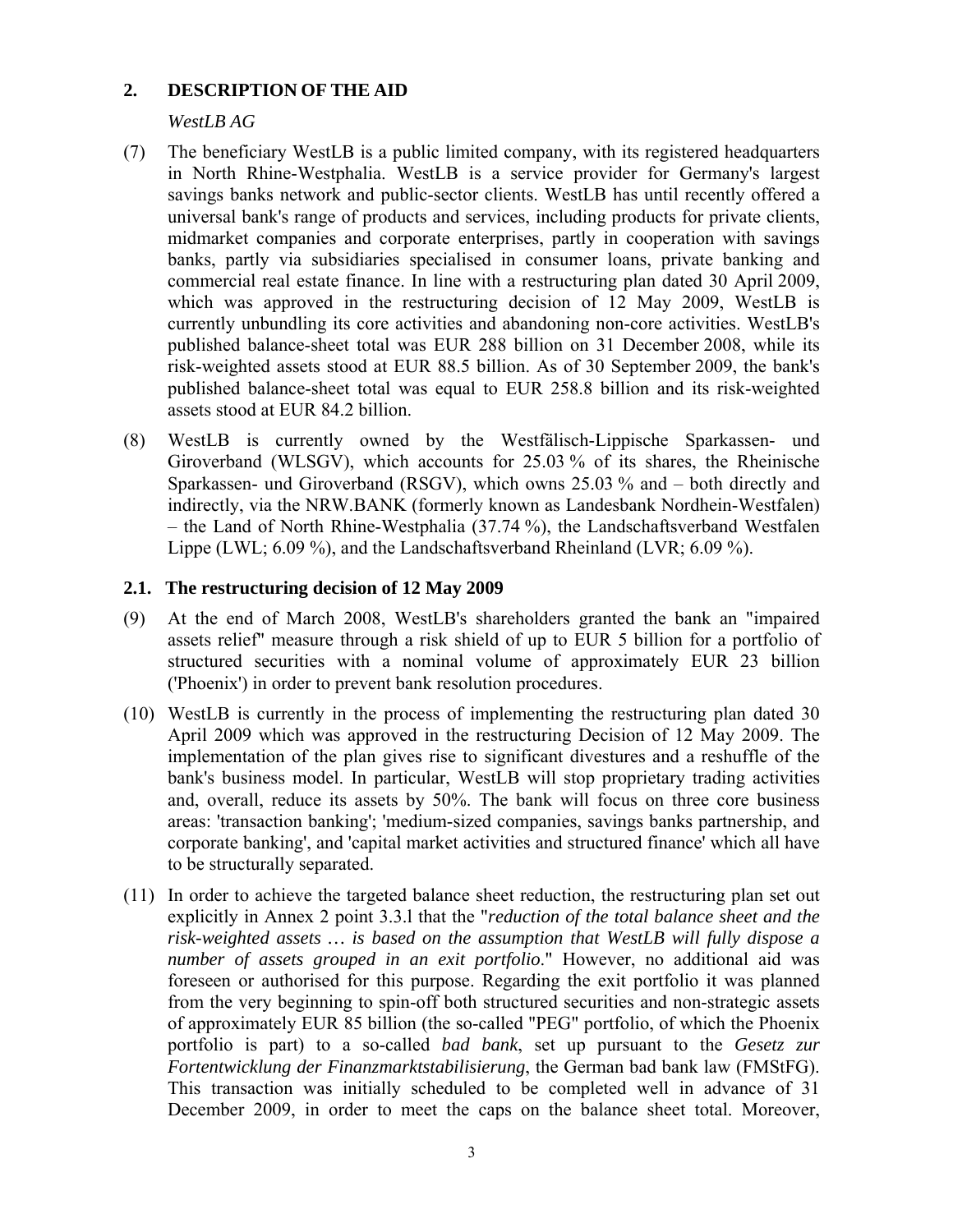Germany committed to initiate the change of the bank's ownership structure through a public tender procedure before the end of 2011.

(12) The spin-off could not be carried out as initially planned since WestLB's shareholders did not agree upon the set-up of the bad bank. Furthermore, the capital required to enable the spin-off of risky and non-strategic assets had been substantially underestimated.

# **2.2. The decision of 7 October 2009**

- (13) In October 2009, additional aid in the form of a further risk assumption for the Phoenix portfolio in the amount of EUR 6.4 billion was required to address an additional capital shortage that had not been made known previously and was therefore not addressed in the Commission decision of 12 May 2009. Due to increasing losses and mounting risk weights, the risk shield for the Phoenix portfolio was no longer sufficient to achieve a risk transfer. Therefore, the portfolio became subject to regulatory capital requirements again. As a result WestLB's overall capital ratio fell to  $[\langle 7\%]^{*}$  and, therefore, significantly short of the regulatory minimum capital requirements. Without the provision of additional capital or State aid, the German regulator BaFin would have been obliged to initiate bank resolution procedures.
- (14) This additional aid during the restructuring phase was temporarily approved for reasons of financial stability by the Commission in its decision of 7 October 2009. However, that decision required a reassessment of the existing restructuring plan and the planned restructuring measures. Additionally, Germany provided a commitment that all shareholders would ensure the sale of the "core" bank, including establishing a core capital ratio of 7 %.

# **2.3. The new measures - Bad bank and additional recapitalisation**

(15) At the end of November 2009, the risk assumption granted under the decision of 7 October expired before the intended asset relief measure had been implemented. In addition, despite an explicit commitment by Germany that all shareholders had undertaken to inject the capital required to increase WestLB's Tier 1 capital so that it had a Tier 1 ratio of 7%, the savings banks failed to do so. As a result, the overall capital ratio fell to  $\lceil 56.7\% \rceil$  and, thus, again short of regulatory minimum capital requirements.

# *a) The recapitalisation of WestLB*

(16) On 24 November 2009, Germany and WestLB's shareholders agreed upon the details of the creation of the bad bank under the FMStFG. WestLB is at present not sufficiently capitalized to finance this transaction without external support. Therefore, SoFFin will inject overall EUR 3 billion in at least three partial payments, taking place between 18 December 2009 and 30 April 2010, in form of a silent participation that can be converted into ordinary shares after 1 July 2010<sup>6</sup>.

 $\overline{a}$ 

<sup>6</sup> It is contractually excluded that SoFFin can become majority shareholder.

<sup>\*</sup> Confidential information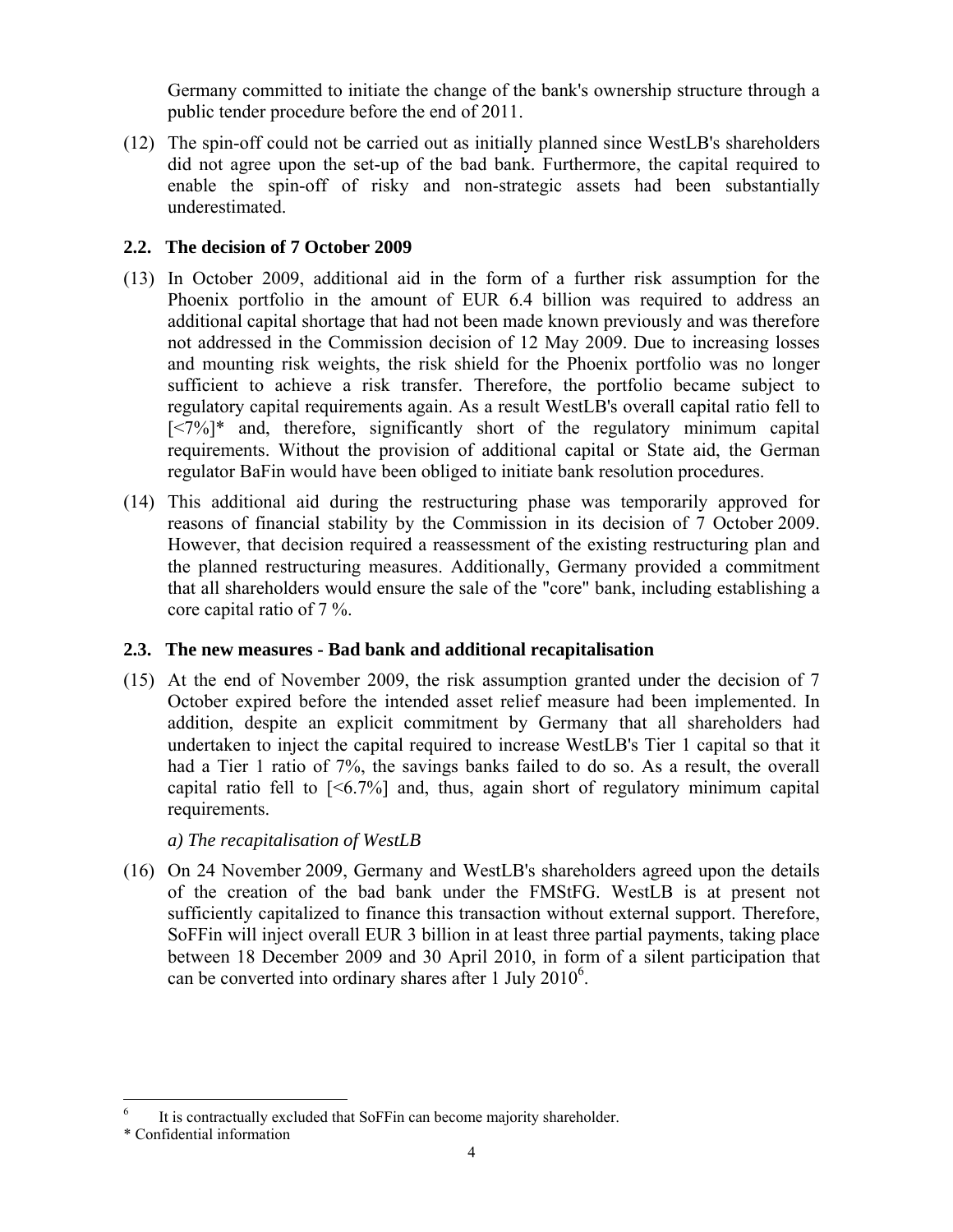*b) The bad bank for WestLB* 

- (17) WestLB intends to spin-off its toxic and non-strategic assets into a bad bank under Section 8a of the  $FMStFG$ .<sup>7</sup> Those assets have been assigned to two portfolios, the first called Phoenix portfolio, the second PEG portfolio.
- (18) The Phoenix portfolio contains toxic assets, mainly structured securities, with a nominal value of approximately EUR 23.8 billion (as of 30 June 2009). The Phoenix portfolio will be transferred to the bad bank with the original risk shield of 5 billion.
- (19) The remaining portfolio comprises mainly non-strategic assets, in particular corporate, State, municipal and student loans, as well as collateralized debt obligations, and other structured securities. It has a nominal value of approximately EUR 61.3 billion (as of 30 June 2009).
- (20) The combined nominal value of the two portfolios is EUR 85.1 billion. According to information provided by Germany, the book value of the assets is equal to EUR [65- 75] billion and the estimated real economic value equal to EUR [60-70] billion. No market value of the portfolios was submitted although the Commission has repeatedly asked for it.
- (21) Regarding the set-up of the bad bank WestLB proposes a two-step procedure: In a first step, to be implemented before 31 December 2009, the Phoenix portfolio will be split off, with the retroactive cut-off date set at 1 January 2009. In a second step, planned for April 2010, WestLB intends to spin-off the remaining portfolio, to be implemented retroactively with effect as of 1 January 2010. Germany requests the temporary authorisation of this measure for 6 months.
- (22) After the spin-off, those assets and liabilities will be held by the bad bank. In order to ensure that expected losses of the assets are sufficiently covered, WestLB will equip the bad bank with equity of EUR 3 billion. It will provide the capital step-by-step, in line with the staggered spin-off of assets and the corresponding need for capital. Germany requests the temporary authorisation of this measure for 6 months.
- (23) Potential further losses will be covered by a guarantee by WestLB's shareholders in the amount of EUR 1 billion in total, provided by the Land North Rhine-Westphalia (EUR

<sup>7</sup>  The FMStFG in section 8a provides the possibility for the SoFFin to create a bad bank, a so-called "Bundesrechtliche Abwicklungsanstalt". Its main objective is to take over – and subsequently to wind-up – risky and non-strategic assets. Usage of a bad bank requires that the requesting bank has a viable business model and is sufficiently capitalized. Upon request, the SoFFin will allow or reject the application after an assessment of the business concept for the bad bank and an evaluation of the assets to be taken over.

The bad bank's take-over of assets shall be accomplished in the form of an asset spin-off by the beneficiary bank which is released from any contingent liabilities ("Nachhaftung") of the bad bank. Instead, the shareholders of the beneficiary bank remain liable for debts of the bad bank and are obliged to loss compensation ("Verlustübernahme"), if required, corresponding to their percentage of equity. The bad bank is an organisationally and economically autonomous entity within the *Bundesanstalt für Finanzmarktstabilisierung* (FMSA) with the legal capacity to act and take legal action on its own behalf. If a bad bank is created, the SoFFin is responsible for its monitoring, coordination and liquidation, while the bad bank is autonomously responsible to cover its operating costs. Losses or surpluses after the windup of the bad bank's asset are allocated to the shareholders of the beneficiary bank. Therefore, the FMStFG requires that potential losses are borne by the shareholders of the beneficiary bank.

Additionally, according to section 8 point 4.5 FMStFG, a beneficiary bank has to disclose all risks associated with the respective assets prior to the asset relief measure. However, there is no obligation to evaluate the assets.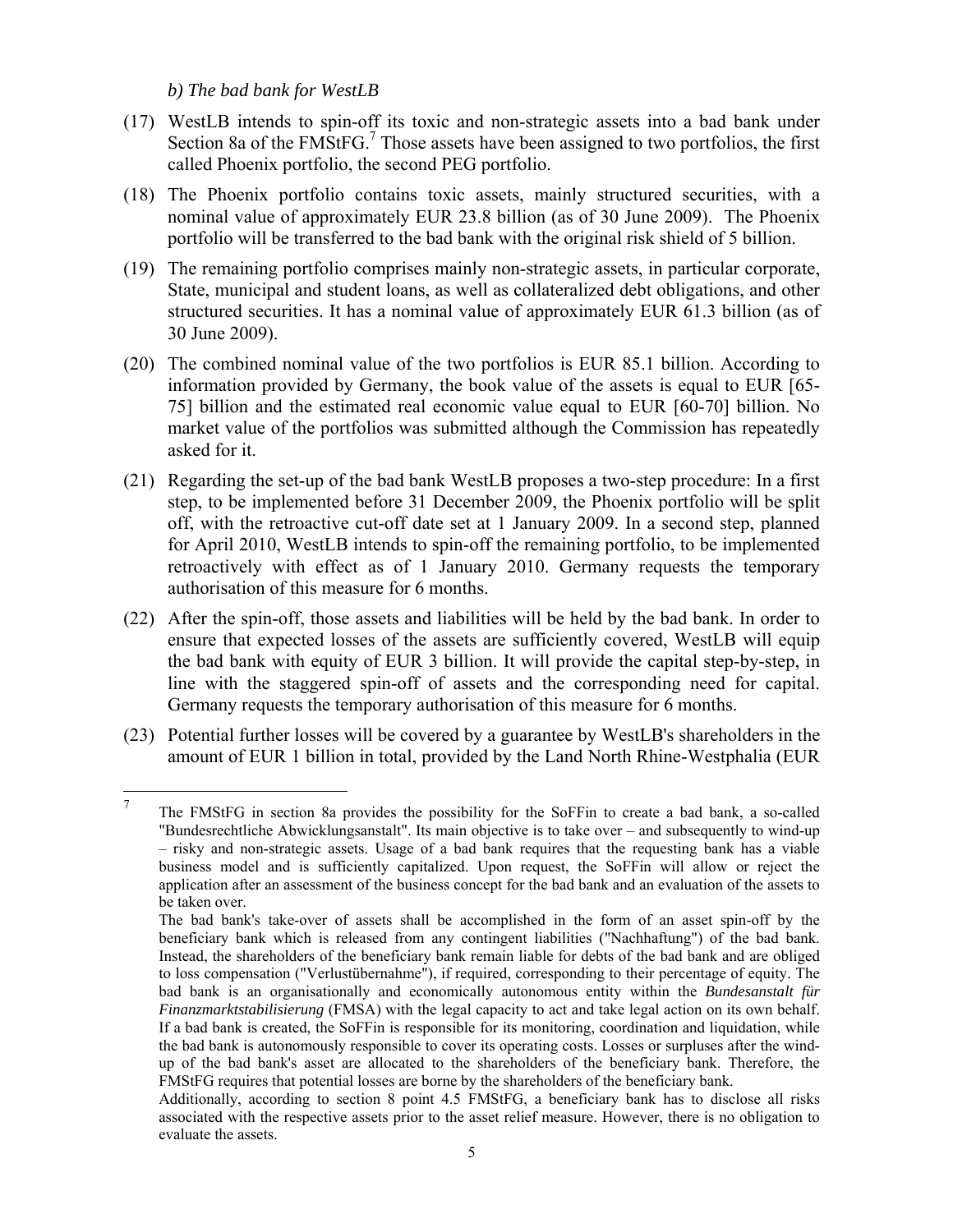0.482 billion), by the savings banks associations RSGV and WLSGV (EUR 0.501 billion), and by the regional authorities LVR and LWL (EUR 0.017 billion). Germany also requests the temporary authorisation of this measure for 6 months.

<span id="page-5-1"></span>(24) Should the envisaged capital not suffice to cover the losses incurred in the future by the bad bank, such losses – pursuant to the FMStFG - must be covered by the shareholders of the beneficiary bank. However, that obligation to compensate further losses is capped in this case as regards RSGV and WLSGV at an amount of EUR 4 billion in total (EUR 4.5 billion considering EUR 0.5 billion related to the guarantee given as former owners, the so-called "Alteigentümergarantie"). In order to provide these EUR 4 billion, RSGV and WLSGV are permitted to build up adequate reserves for this obligation over a period of 25 years. Any further losses exceeding the equity of the bad bank and the existing guarantees will be borne by FMSA and the Land North Rhine-Westphalia, releasing RSGV and WLSGV from their corresponding obligations.

*c) Envisaged further recapitalisation of WestLB* 

<span id="page-5-0"></span>(25) Finally, SoFFin and the Land North Rhine-Westphalia have agreed to provide further equity for WestLB if such additional support is required to enable the sale of WestLB even after the establishment of the bad bank. 51% of the capital needs will be provided by the Land North Rhine-Westphalia in the form of a first-loss guarantee, and 49% will be provided by SoFFin. SoFFin has restricted its commitment to EUR 1 billion; hence, an overall support of EUR 2 billion must not be exceeded. This potential additional measure is not the subject of Germany's request for temporary authorisation for 6 months.

*d) Key assumptions of the restructuring plan* 

- (26) The revised restructuring plan of which a summary was provided on 15 December 2009 – foresees that, as initially planned, WestLB will withdraw from the markets for real estate finance (except for services provided to the saving banks), retail banking, asset management, and private equity. A core feature of WestLB's strategic orientation towards a client-focussed business model remains the withdrawal from proprietary trading. However, WestLB had to revise the targets for profit set in the initial plan, as general market conditions over the last months proved to be worse than expected by WestLB.
- (27) The bank now plans to achieve a target of EUR 500 million in profit before taxes only in 2014 at the earliest, and not by 2012, as initially planned. That revision of targets is not only due to general market conditions, but also due to the fact that its rating was recently downgraded to BBB+. WestLB estimates that a Single-A-Rating will not be reached again before 31 December 2010. Consequently, WestLB now has reduced access to funding whilst simultaneously it is exposed to stricter capital requirements and a significant increase in impairment charges for credit losses. Nevertheless, WestLB's strategic thrust remains unchanged as compared to the initial plan. Deconsolidation will be extended and produce additional saving effects. Sectors without strategic importance and low expertise are to be phased out. WestLB will liquidate or sell at least five more affiliate companies than originally planned. Its offices in Buenos Aires and Santiago de Chile will be closed. WestLB plans to withdraw from the funds business, own issues of closed-end investment funds, the private equity business, and the leveraged finance business. With regard to the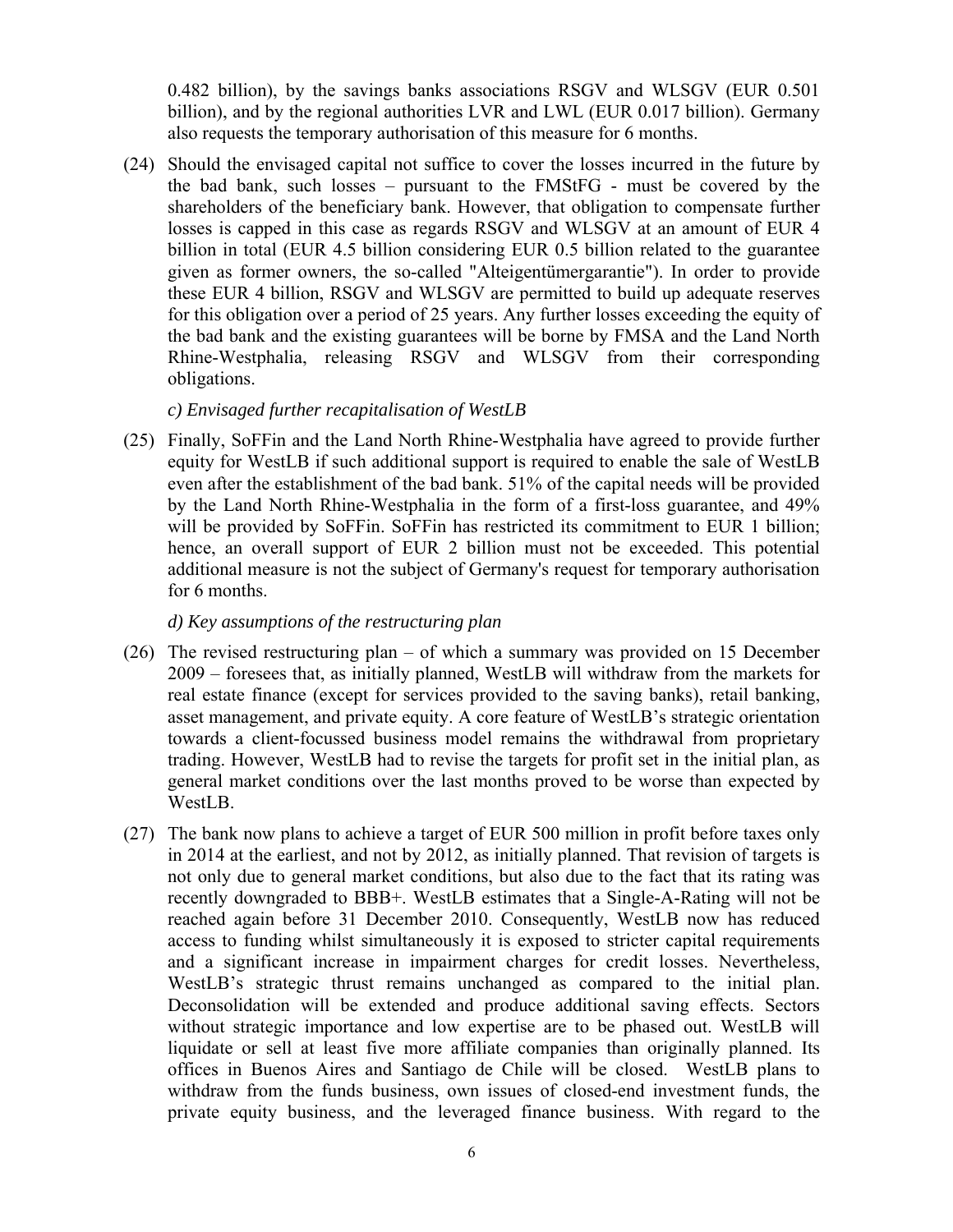substance of the business model, the revised restructuring plan shows overall only minor changes.

- (28) Germany agreed to the Commission's proposal to establish concrete parameters that will allow monitoring of WestLB's commitment, given in the context of the restructuring decision of 12 May 2009, to cease proprietary trading activities.
- (29) On 16 December 2009, WestLB issued an ad hoc publication announcing that it might not be able to achieve a positive result in 2009 but probably record a loss. Therefore, it would not be able to pay dividends or coupons and such instruments would participate in the loss.

#### **3. COMMENTS BY GERMANY**

- (30) Due to the fact that WestLB, a systemically relevant bank, would become subject to bank resolution procedures without State aid being granted, and the serious consequences that this event would entail for Germany's financial system and to the German economy, Germany requests an urgent temporary authorisation of the measures for six months.
- (31) Germany agrees that the capital injection of EUR 3 billion by SoFFin constitutes State aid. Germany also does not dispute that the taking over of losses of the owners for the assets in the bad bank could constitute aid. However in this particular case, Germany disputes the existence of elements of State aid. It claims that the spin-off of the assets would be accompanied by sufficient equity (the EUR 3 billion) to cover expected and unexpected losses. The additional explicit guarantee provided by the shareholders and their obligation to bear potential losses resulting from the resolution of the bad bank should be considered as a mere safeguard for eventualities. Potential benefits stemming from State resources would be of theoretical nature only. Whereas Germany acknowledges that, in theory, this could be the case under very unrealistic assumptions as far as the guarantee is concerned, that possibility is entirely excluded as regards the shareholders' obligation to bear losses potentially resulting from the resolution of the bad bank.
- (32) Germany commits that WestLB shall pay a remuneration of 10% p.a. which is to be paid retroactively for the EUR 3 billion recapitalisation.
- (33) Germany furthermore commits to adjust the remuneration to bring it in line with the requirements of the Impaired Assets Communication should the valuation to be performed by the Commission reveal additional benefits to WestLB.
- (34) Germany commits that the aid shall be limited to the minimum necessary by providing the recapitalisation pro rata and by implementing a redemption mechanism should future developments result in an overcapitalisation.
- (35) Additionally, Germany commits that SoFFin will receive proceeds resulting from the sale of WestLB or parts thereof prior to the other shareholders until the capital granted by it is paid back fully.
- (36) Germany further commits that until the measures are terminated, WestLB will make payments on capital instruments only to the extent it is under an obligation to do so without releasing reserves or the special reserves pursuant to Sec. 340 (g) of the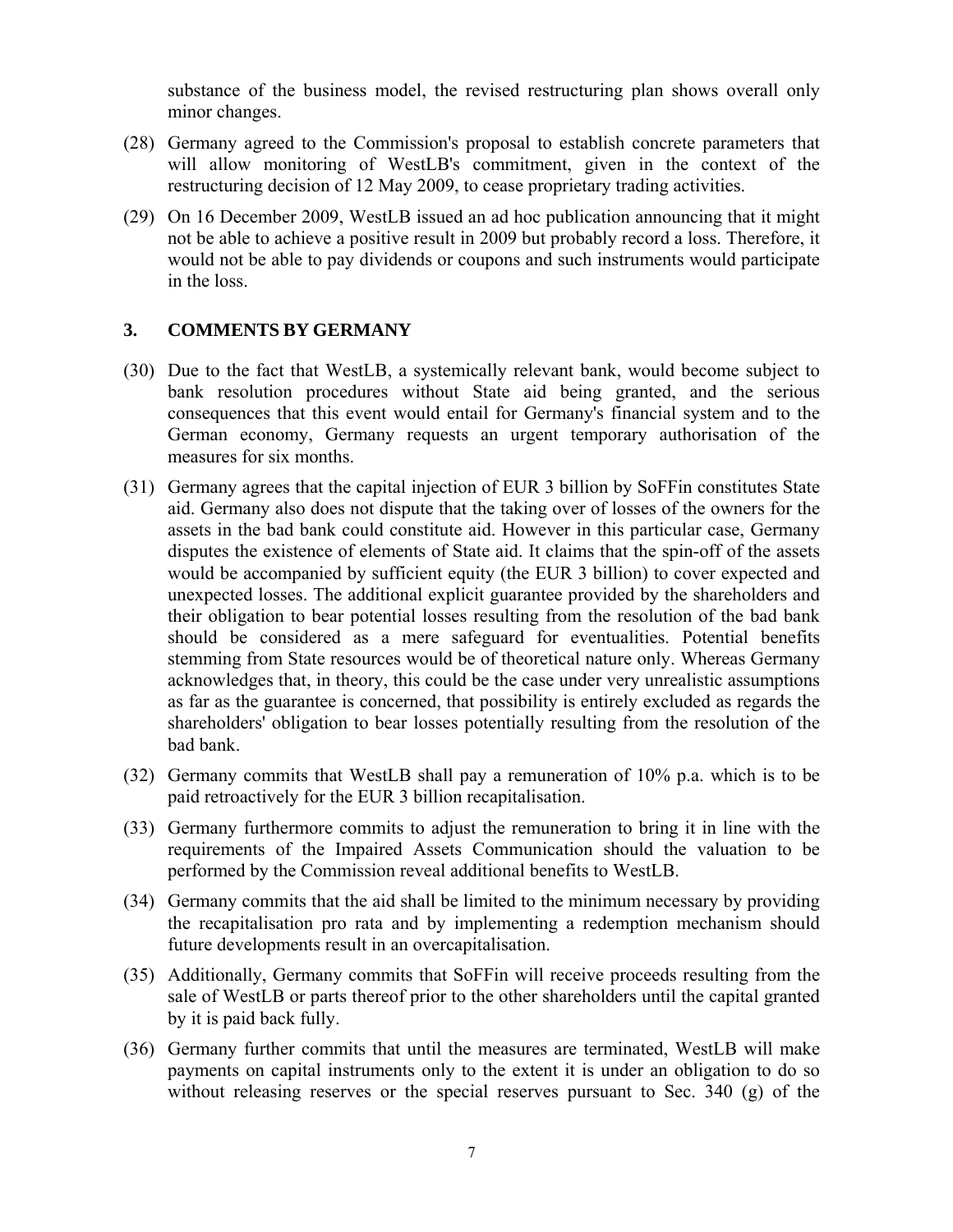German Commercial Code. Furthermore, these instruments shall participate in losses if losses could only be avoided through the release of such reserves.

(37) Germany commits to start the sales process of WestLB earlier than initially planned, i. e. [within the first half of] 2010. Furthermore, if the sale has not been concluded at the beginning of 2011, Germany commits to appoint, subject to a corresponding decision by the Commission, a divestiture trustee who has the power to sell WestLB or parts thereof. Germany, however, refuses to commit to additional restructuring or measures limiting distortion of competition.

# **4. ASSESSMENT**

 $\overline{a}$ 

### **4.1. Existence of State aid**

- (38) Article 107(1) TFEU provides that, save as otherwise provided in the Treaty, any aid granted by a Member State or through State resources in any form whatsoever which distorts or threatens to distort competition by favouring certain undertakings or the production of certain goods shall, in so far as it affects trade between Member States, be incompatible with the internal market.
- (39) In concurrence with the German authorities, the Commission considers first that the EUR 3 billion capital injection of SoFFin and the guarantee of EUR 1 billion by WestLB's shareholders constitute State aid within the meaning of Article 107(1) TFEU.<sup>8</sup> No market investor would grant WestLB the same support under the current circumstances.
- (40) Additionally, the Commission considers that the establishment of a bad bank under the FMStFG can comprise additional aid to the beneficiary bank which must be assessed under the Commission's Impaired Asset Communication<sup>9</sup> ("IAC"). The IAC provides guidance on the treatment under Article 107(3)(b) EC of asset relief measures by Member States, including in particular bad bank solutions as indicated in Annex II to the IAC.
- (41) The Commission recalls that according to the IAC impaired assets correspond to categories of assets on which banks are likely to incur losses. It defines asset relief as any measure whereby a bank is dispensed from the need for severe downward value adjustments of certain asset classes. In the present case the main purpose of the bad bank is to provide relief from risky and non-strategic assets of WestLB. The bad bank solution is intended to protect WestLB against the risk of future devaluation of assets included in the portfolio. The bad bank, in its design as well in its effects, allows WestLB to avoid considerable write-downs and at the same time reduces the bank's regulatory capital requirements. Therefore, the bad bank constitutes an asset relief measure and falls within the scope of the  $IAC<sup>10</sup>$ .

<sup>8</sup> This also applies to the additional EUR 2 billion for the benefit of WestLB mentioned in poin[t \(25\).](#page-5-0)

<sup>9</sup> Communication from the Commission on the treatment of impaired assets in the Community banking sector, OJ C 72, 26.3.2009, p. 1.<br><sup>10</sup> As regards the application ratione temporis the Commission recalls that it has to apply law and guidelines

in force at the time of the adoption of the decision, irrespective of the time at which the aid measures were designed or notified (cf. Case C 334/07 P *Commission v Freistaat Sachsen*, judgment of 11 December 2008, not yet reported) The IAC applies to the present bad bank, since it agreed to and notified after the publication of the IAC, notwithstanding its retroactive entering into force.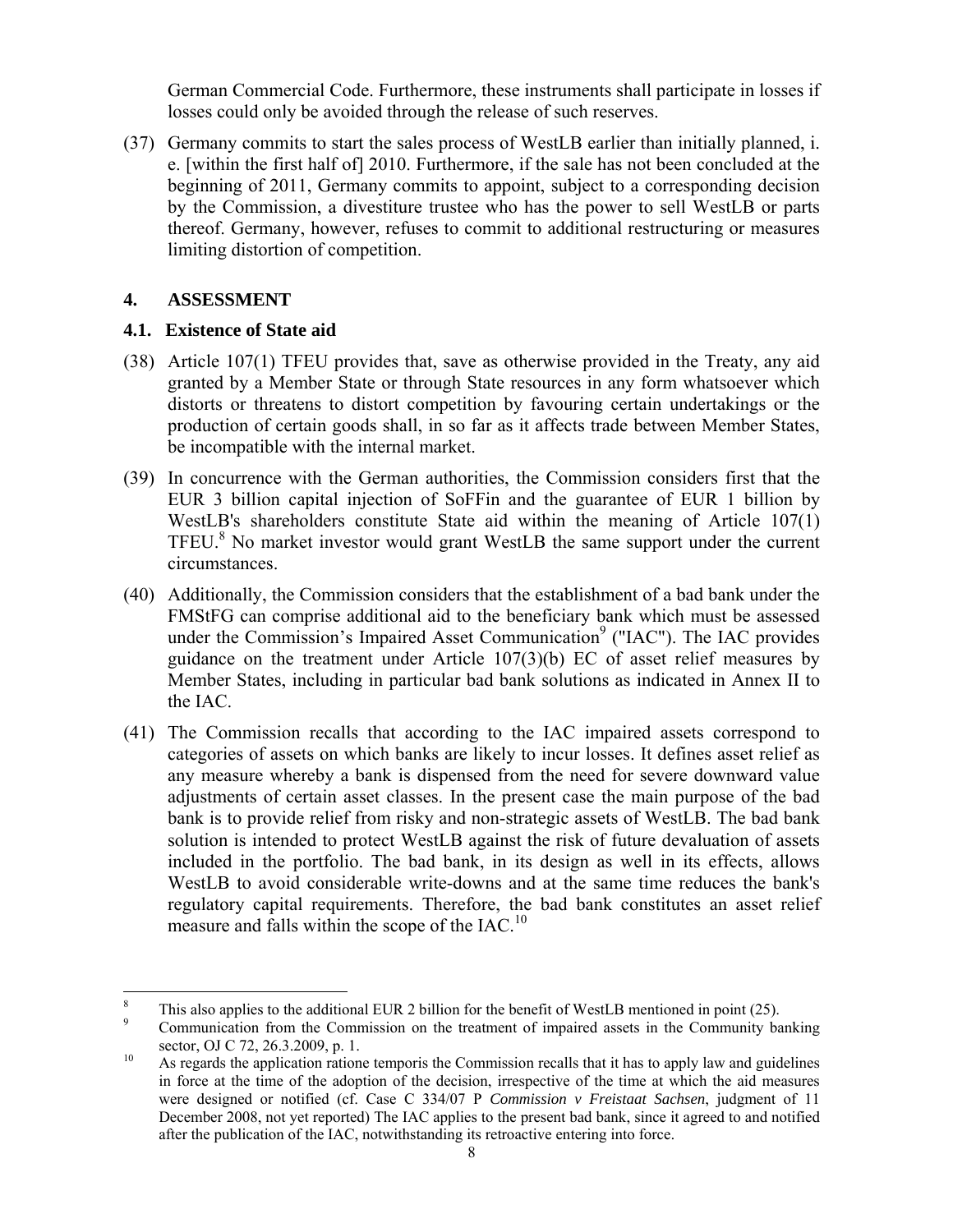- (42) According to point 39 of the IAC an impaired asset measure constitutes State aid in so far as the transfer value exceeds the market value of the total portfolio.
- (43) In this case, the assets will be spun off at the book value of EUR [65-75] billion. However, WestLB provides the bad bank with equity in the amount of EUR 3 billion. Providing equity to the bad bank is, from an economic perspective, equivalent to a write-down before a transfer. Therefore, this equity can be subtracted from the book value in order to obtain the transfer value. The transfer value is thus EUR [62-72] billion.
- (44) As no market value has been submitted, the market value can deemed to be zero. Hence, the Commission at this stage deems that the aid amount is EUR [62-72] billion.
- (45) Finally it shall be noted that apart from the risk shield of EUR 5 billion none of the aid to be received by WestLB has been subject to the final decision of 12 May 2009.

### **4.2. Application of Article 107(3)(b) TFEU**

- (46) Article 107(3)(b) TFEU empowers the Commission to decide that aid is compatible with the internal market if it is intended 'to remedy a serious disturbance in the economy of a Member State'. The Commission acknowledges that, overall, the threat of a serious disturbance in the German economy persists and that measures supporting banks are suitable to address that threat**.**
- (47) Given the significance of its integration and cooperation with other public sector banks, the Commission accepts that WestLB is a systemically relevant bank. The Commission further notes that the measures which are linked to each other contractually and, therefore, interdependent, are suitable to address WestLB's breach of regulatory minimum capital requirements. Without these measures, the shortfall of regulatory minimum capital requirements would trigger bank resolution procedures by the competent regulatory authority. The Commission concludes that such a failure would entail serious consequences for the German financial sector and the real economy. The measures must therefore be assessed under Article 107(3)(b) TFEU.

# **4.3. Compatibility with Article 107(3)(b) TFEU**

(48) The Commission has already made a first assessment regarding compatibility of some restructuring aid received by WestLB in its decision of 12 May 2009. However that decision did not authorise the additional aid which is the subject of the present decision. The compatibility of that additional aid needs therefore to be assessed separately. The Restructuring Communication of 22 July 2009<sup>11</sup> states in point 27 that such additional aid during the restructuring can only be provided if it is justified for reasons of financial stability and is limited to the minimum necessary to restore viability. Pursuant to point 16 of the Restructuring Communication such measures cannot be approved under a scheme but must be authorised ex ante individually.

 $11$ 11 Commission Communication on the return viability and the assessment of restructuring measures in the financial crisis under State aid rules, OJ C 195, 14.8.2009, p. 9.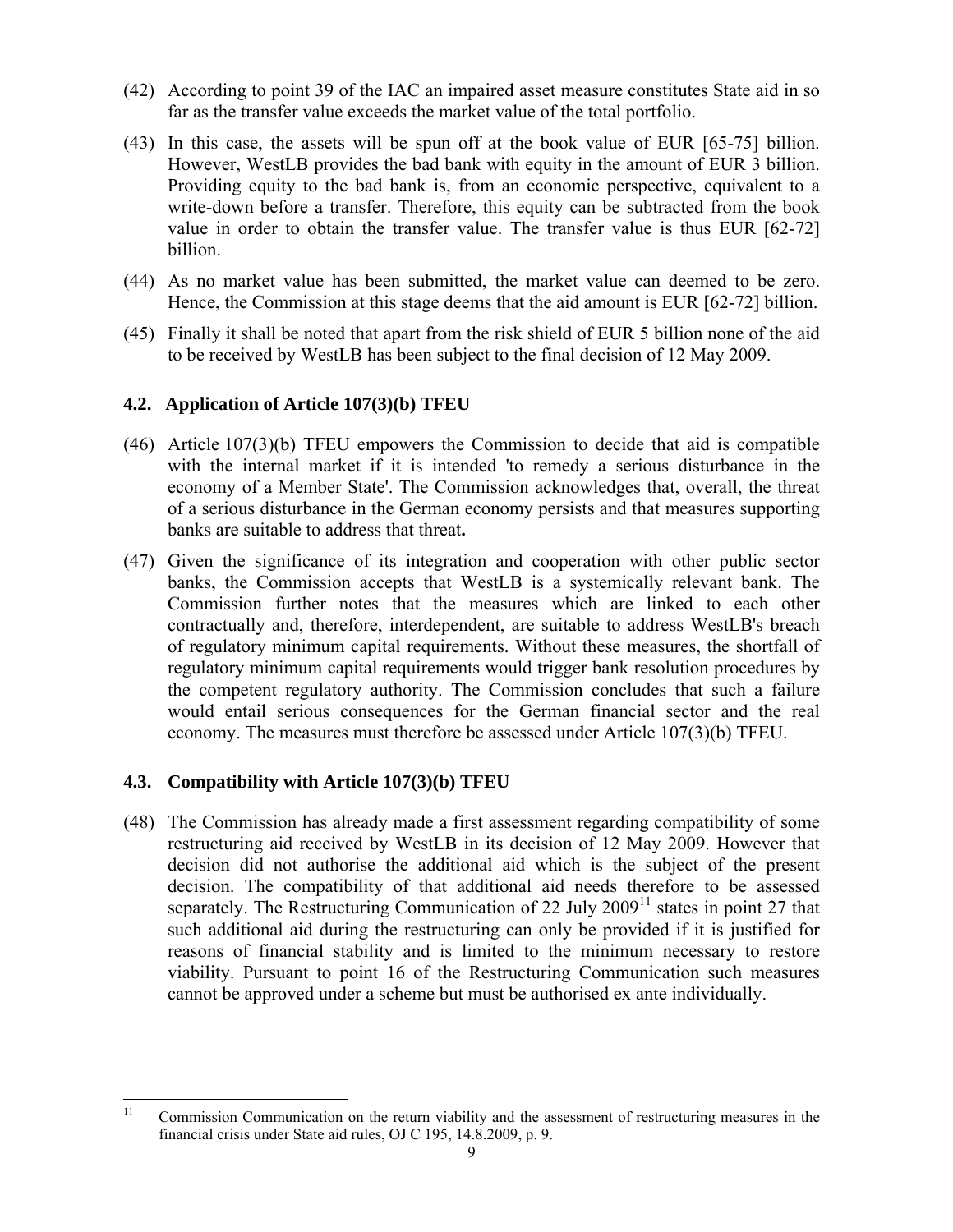# **4.3.1 Recapitalisation**

- (49) As with any recapitalisation measure, the recapitalisation of WestLB in form of a silent participation by SoFFin amounting to EUR 3 billion needs to be examined in the context of the Communication of 5 December 2008 on the limitation of aid to the minimum necessary and safeguards against undue distortions of competition (Recapitalisation Communication)<sup>12</sup> independently of the fact that it is required and intended to establish a bad bank.
- (50) The Recapitalisation Communication sets out that such measures are in principle appropriate if they prevent the insolvency of a bank and thereby serve financial stability as well as supporting the provision with credit of the real economy. However, such measures must limit distortions of competition to the minimum. To this end, section 2 of the Recapitalisation Communication requires an appropriate remuneration. As noted in point 11 of the Recapitalisation Communication, market-oriented pricing of capital injections would be the best safeguard against unjustified disparities in the level of capitalisation and improper use of such capital. Furthermore, section 2.3 of the Recapitalisation Communication explicitly states that such remuneration must be higher in the case of distressed banks, but pursuant to point 44 in any event as close as possible to that required for a similar bank under normal market conditions. The German rescue scheme requires at least 10% on average for banks that are not fundamentally sound, according to the institution's risk profile. This was confirmed as a benchmark for distressed banks in Commission Decision of 12 December 2008 in case N  $615/2008^{13}$ . WestLB is considered to be a distressed bank since it would have been subject to bank resolution procedures without aid being granted. Thus the capital provided must be remunerated with at least 10% p.a. to be compatible with the Recapitalisation Communication. According to the commitments provided by Germany, WestLB will pay 10% p.a. This rate is in line with the above requirements.
- (51) The recapitalisation must be seen in the context of the updated restructuring of WestLB which already provides for sufficient behavioural safeguards in line with points 45 of the Recapitalisation Communication. Moreover, Germany has provided several commitments to ensure a restricted dividend policy and that the recapitalisation will be used only to implement the objectives of the original decision.
- (52) Therefore, the recapitalisation is compatible with the Recapitalisation Communication. However, pursuant to point 45 of the Recapitalisation Communication, it can only be authorised temporarily for six months until the presentation of a revised restructuring plan.

# **4.3.2 Asset relief measures**

- (53) Asset relief measures by Member States, irrespective of their form, need to be assessed under the IAC.
	- *Eligibility of assets*
- (54) As regards the eligibility of the assets, the IAC indicates in section 5.4 that asset relief requires a clear identification of impaired assets and that certain limits apply in relation

 $12$ <sup>12</sup> Communication from the Commission - Recapitalisation of financial institutions in the current financial crisis: limitation of aid to the minimum necessary and safeguards against undue distortions of

competition, OJ C 10, 15.1.2009, p. 2.<br><sup>13</sup> See point 16 in Commission decision of 12 December 2008 in case N 625/2008 OJ C 143, 24.6.2009, p.1.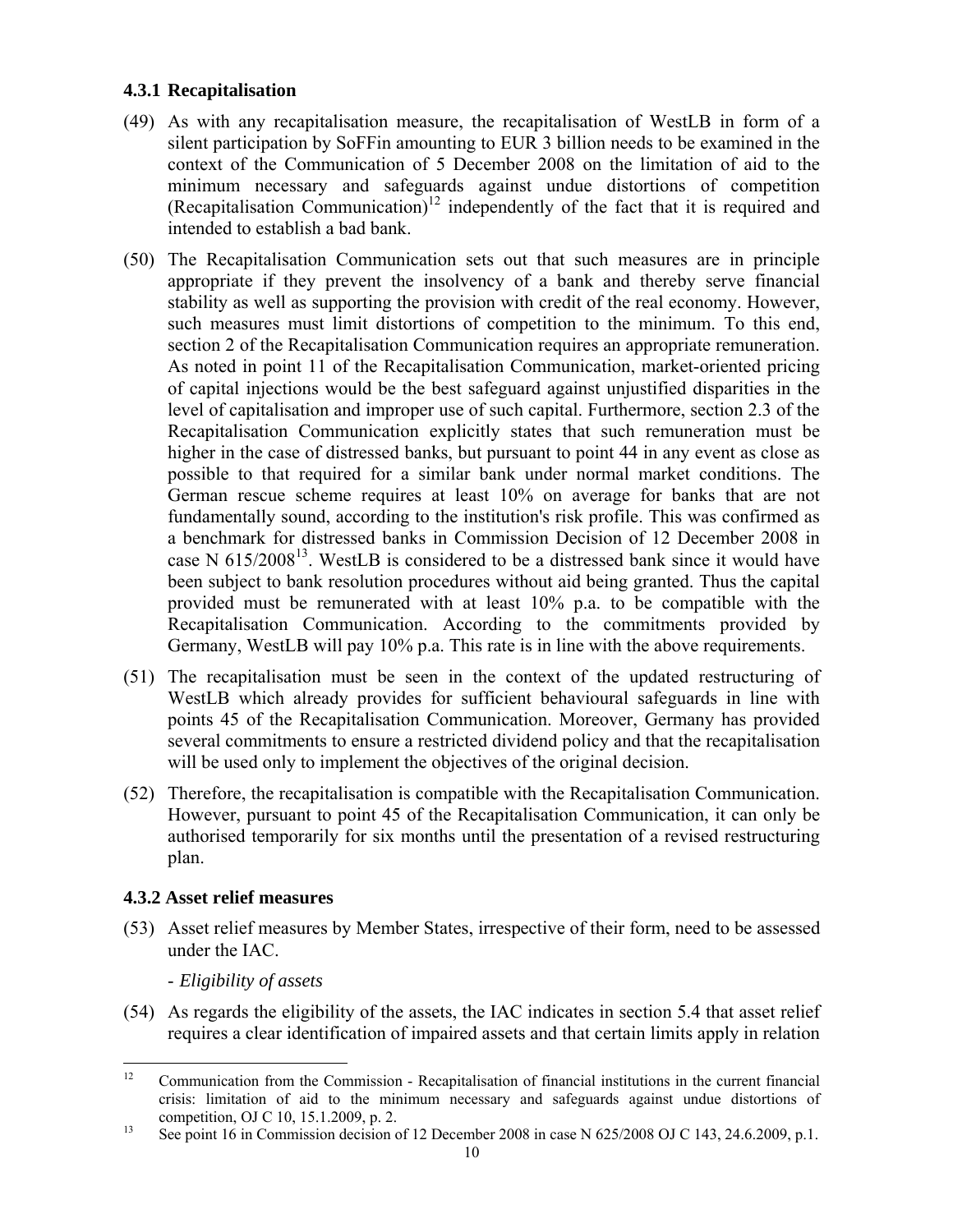to eligibility to ensure compatibility. It notes that assets which have triggered the financial crisis and are subject to severe downward value adjustments appear to account for the bulk of uncertainty and scepticism concerning the viability of banks. In this respect, US mortgage backed securities and associated hedges and derivatives are mentioned. The IAC also notes, however, that an overly narrow relief measure would not be advisable and refers to a proportionate approach permitting the extension of eligibility to well-defined categories of other assets as well.

- (55) The bad bank does not only consist of structured securities but comprises also corporate, State, municipal, and student loans.
- (56) While in principle it would be questionable whether a spin-off of such assets at a transfer price above the market value is compatible with State aid rules, the IAC recognises in point 34 the necessity of a pragmatic and flexible approach to the selection of asset types for impaired assets measures.<sup>14</sup> The Commission notes that the range of asset classes affected by the financial crisis became broader due to spill-over effects. In particular, student loans and securities related to shipping, aircraft and real estate in general, face illiquid markets and/or are subject to severe downward adjustments. Asset relief for such assets can help to achieve the objectives of the IAC, i.e. to increase transparency and to contribute to financial stability, even if such assets are not included in the assets classes that initially triggered the financial crisis. Therefore, the Commission has in previous cases accepted asset relief measures for those assets<sup>15</sup>. As set out in point 36 of the IAC, however, the comparatively broad range of assets affected requires an increased depth of restructuring.

- *Transparency and disclosure* 

- (57) As regards transparency and disclosure, section 5.1 of the IAC requires full *ex ante* transparency and disclosure of impairments on the assets which are covered by relief measures, based on adequate valuation, certified by recognised independent experts and validated by the competent supervisory authority. This valuation must be provided to the Commission according to point 37 of the IAC.
- (58) In that respect, the Commission notes that information provided by Germany so far only covers some of the assets to be taken over by the bad bank. Moreover, no detailed evaluation performed by independent experts has yet been submitted to the Commission.
- (59) Consequently, the Commission notes that the IAC's criteria regarding transparency and disclosure are not met and, therefore, questions the compatibility of the measures with the State aid rules.

- *Management of assets* 

(60) As regards management of assets, section 5.6 of the IAC requires a clear functional and organisational separation between the beneficiary bank and its shielded assets, notably as to their management, staff and clientele. In this respect, the Commission

 $14$ 14 Commission decision of 22 October 2009 in case C 29/2009 – *HSH Nordbank,* point 40. C 281 of 21.11.2009, p. 42. 15 Commission decision of 22 October 2009 in case C 29/2009, *HSH Nordbank*, C 281 of 21.11.2009, p. 42*,* 

point 40*.* To some extent also Commission decision of 15 December 2009 in case C 17/2009 – *LBBW*, not yet published.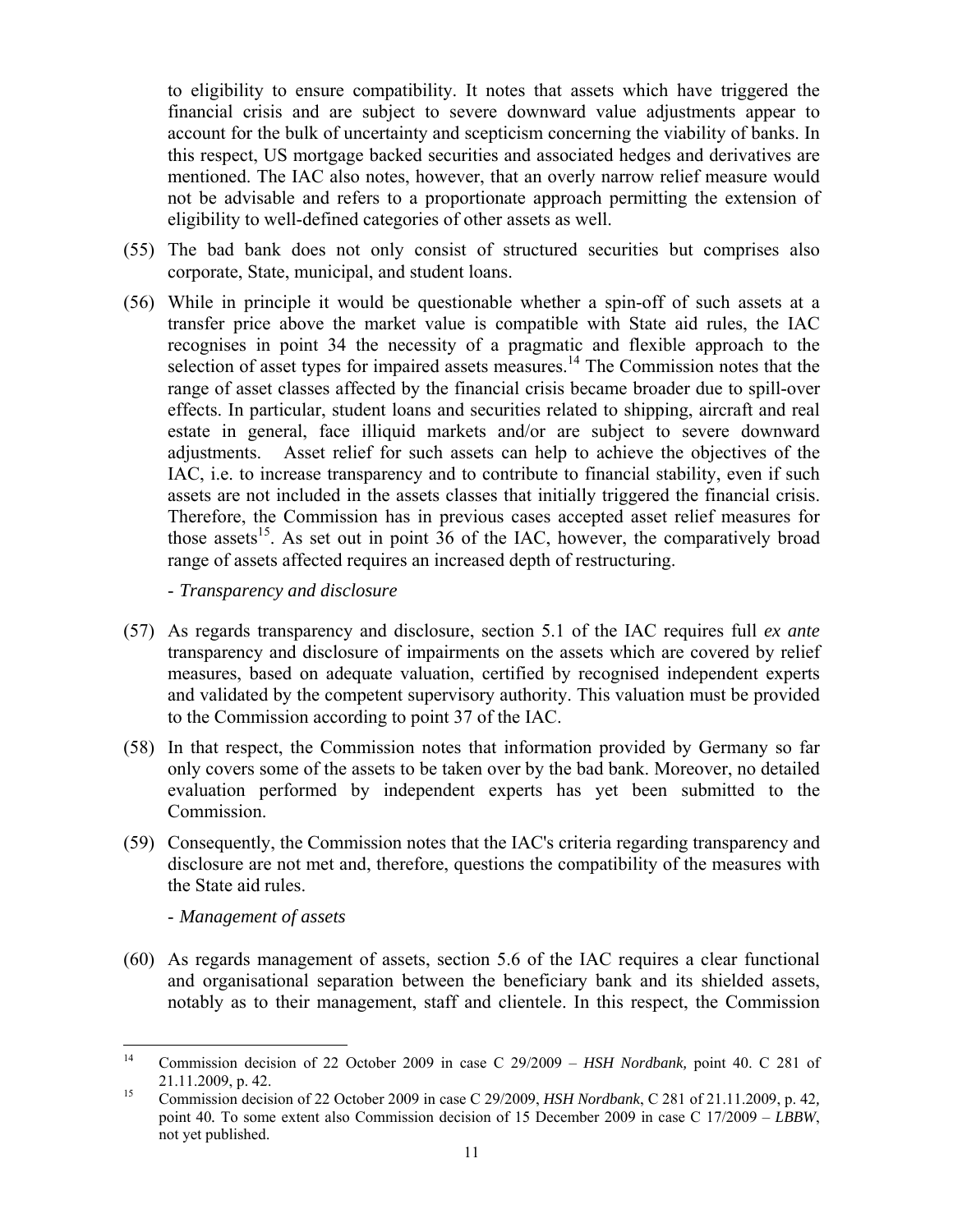notes that a bad bank ensures a clear functional and organisational separation, and is thus sufficient to achieve compliance.

- *Valuation* 

- (61) Section 5.5 of the IAC explains that a correct and consistent approach to valuation is of key importance to prevent undue distortions of competition and to ensure the consistency of valuation methodologies.
- (62) Germany, so far, has only submitted estimated and/or preliminary figures and not disclosed all relevant details of the portfolios concerned and the methodology used for the assessment. Therefore, the Commission has doubts about the valuation of the real economic value of the portfolio being EUR [60-70] billion.

### - *Burden-sharing*

- (63) As regards ex ante burden-sharing, section 5.2 of the IAC points out that banks ought to bear the losses associated with the impaired assets to the maximum extent. Burden sharing is usually achieved by a transfer at the real economic value and requires a corresponding write down of the book value. Accordingly, the beneficiary bank must disclose incurred and expected losses of the portfolio, and should limit the transfer price to the real economic value. However, if the beneficiary bank capitalises the bad bank with sufficient equity and thereby enables the bad bank to absorb future losses, the same economic effect is obtained.
- (64) As indicated above, the "transfer value" is EUR [62-72] billion. Germany claims that the equity to be provided to the bad bank (i.e. EUR 3 billion) is sufficient to cover socalled expected losses. In the absence of a proper valuation it remains unclear whether this equity is sufficient to cover the write down or first loss required under the IAC as no details regarding the methodology used have been revealed. However, aggregate figures provided by Germany reveal a difference between the book value and the real economic value of EUR [2.5-5.5] billion. Thus, the equity provided appears to be insufficient to cover the difference between the book value and the real economic value, which is at odds with the requirements of the IAC.
- (65) Moreover, the Commission notes that the shareholders have granted a guarantee amounting to EUR 1 billion which is already required to compensate for the shortfall of equity mentioned in point (62). Furthermore, the shareholders have an obligation to bear losses resulting from the resolution of the bad bank. Germany claims that both obligations will theoretically not be needed and do not have an economic value. This claim is however contradicted by the need felt by the parties concerned not only to notify the additional guarantee of EUR 1 billion but to cap the saving banks' obligation to bear losses incurred by the bad bank. This is, in the view of the Commission, further evidence that the equity provided to the bad bank is not sufficient to cover all potential losses and, therefore, to cover the difference between the book value and the real economic value.
- (66) The Commission consequently has doubts that the measures amount to proper burden sharing in line with the IAC and reserves a final judgement on compatibility until the real economic value has been properly established. Nevertheless, the Commission acknowledges that the additional explicit guarantee of EUR 1 billion is part of the asset relief measures and must therefore take part in its approval.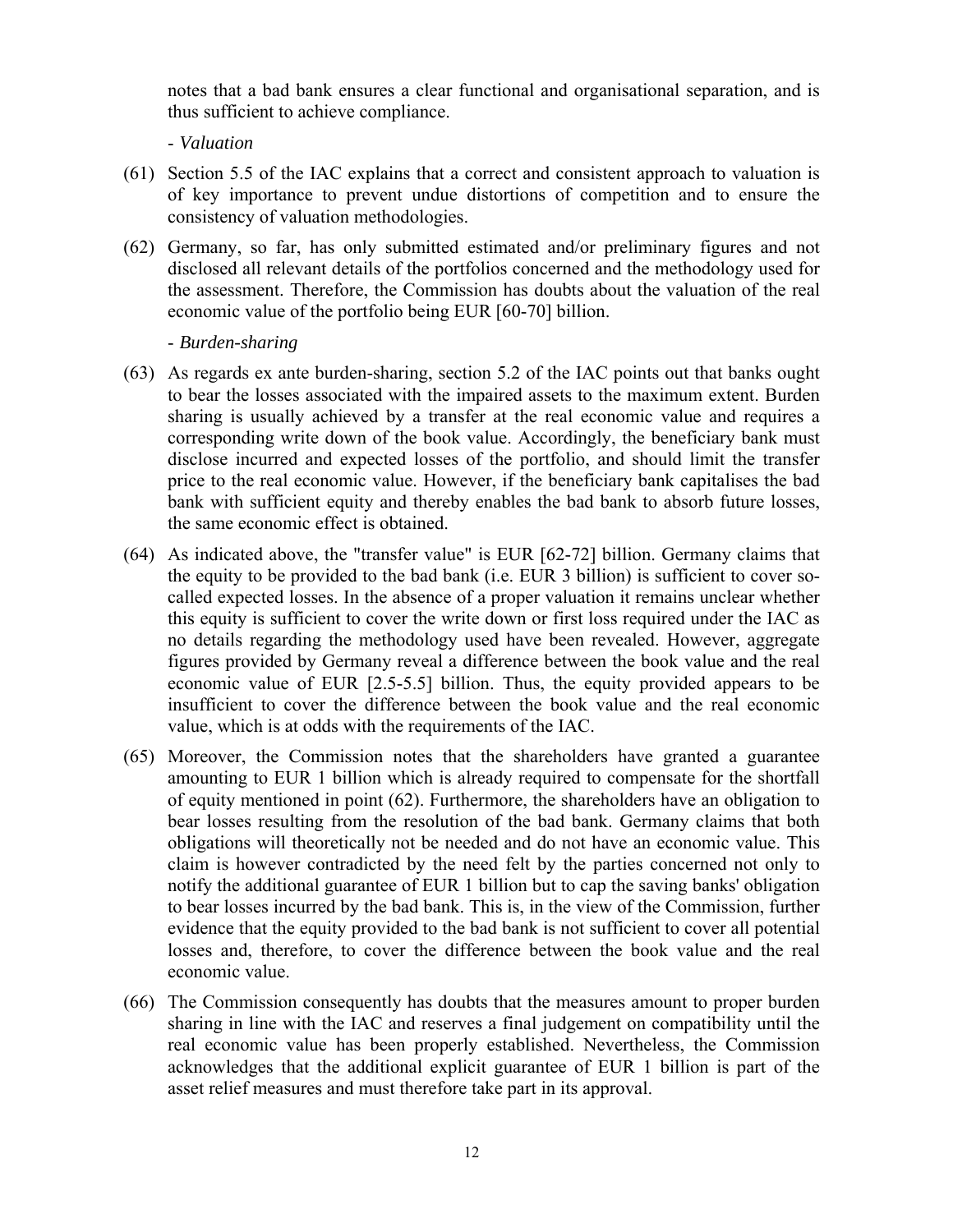- *- Remuneration* 

- (67) Point 21 of the IAC notes that correct remuneration is another element of the burdensharing requirement. The Commission shall ensure, as noted in Annex IV to that Communication, that any pricing of the asset relief must include remuneration for the State that adequately takes account of the risks of future losses exceeding those projected in the determination of the real economic value. In line with the  $Commission's recent practice<sup>16</sup> this is based upon the capital relief effect resulting$ thereof.
- (68) The notification does not indicate how WestLB will remunerate the asset relief measure. Instead, Germany claims there is no need to provide remuneration, because the equity provided to the bad bank was sufficient to cover both losses and the capital relief effect. Apart from the fact that the Commission has doubts as to the establishment of the real economic value, it has not received any figures for the calculation of the capital relief effect. Since it is not in a position to verify whether the claim of Germany is correct, the Commission must reserve doubts in this respect.
- (69) Furthermore, the Commission highlights again the potential benefit stemming from the shareholders' obligation to bear the losses of the bad bank and that apparently it was necessary to cap this obligation as regards the saving banks. This is further evidence that the equity may not be sufficient to cover both losses and the capital relief effect. Nevertheless, no remuneration is envisaged. Therefore the Commission raises doubts regarding remuneration.

# **4.4. Revised restructuring plan**

 $\overline{a}$ 

- (70) The recapitalisation and the asset relief measures are provided with the aim of enabling the restructuring of WestLB. WestLB was already previously under the obligation to present a restructuring plan, $17$  which was recently submitted. Germany claims that its most recent update aims also at incorporating the current measures including the potential EUR 2 billion mentioned in recital [\(24\).](#page-5-1) They will thus be subject to this preliminary assessment under the Commission's Restructuring Communication.<sup>18</sup>
- (71) The updated restructuring plan reveals that the original timetable for the asset relief measure has been delayed. Moreover, the currently assessed measures show that a significant amount of additional aid is required compared to the aid under assessment in the decision of 12 May 2009. Therefore, in the context of the assessment of the revised restructuring plan, all aid measures, including those which were already examined in the decision of 12 May 2009, will be considered when evaluating the restoration of viability of WestLB through the spin-off of assets into a bad bank and the sale of the remainder by the end of 2011.

<sup>&</sup>lt;sup>16</sup> Cf. Commission decision of 15 December 2008 in case C 17/2008 *LBBW*, Commission decision of 18 November 2009 in case C 10/2009 *ING*.<br><sup>17</sup> The Commission already noted in its Decision of 7 October 2009 that the need for additional aid in the

restructuring phase required reassessment of the implementation of the existing restructuring plan 18 Although the decision of 12 May 2009 made reference to the 2004 Guidelines on State aid for rescuing

and restructuring firms in difficulty, the Commission has clarified in point 49 of the Restructuring Communication that all aid notified to the Commission before 31 December 2010 will be assessed as restructuring aid to banks pursuant to that Communication instead of the 2004 Guidelines.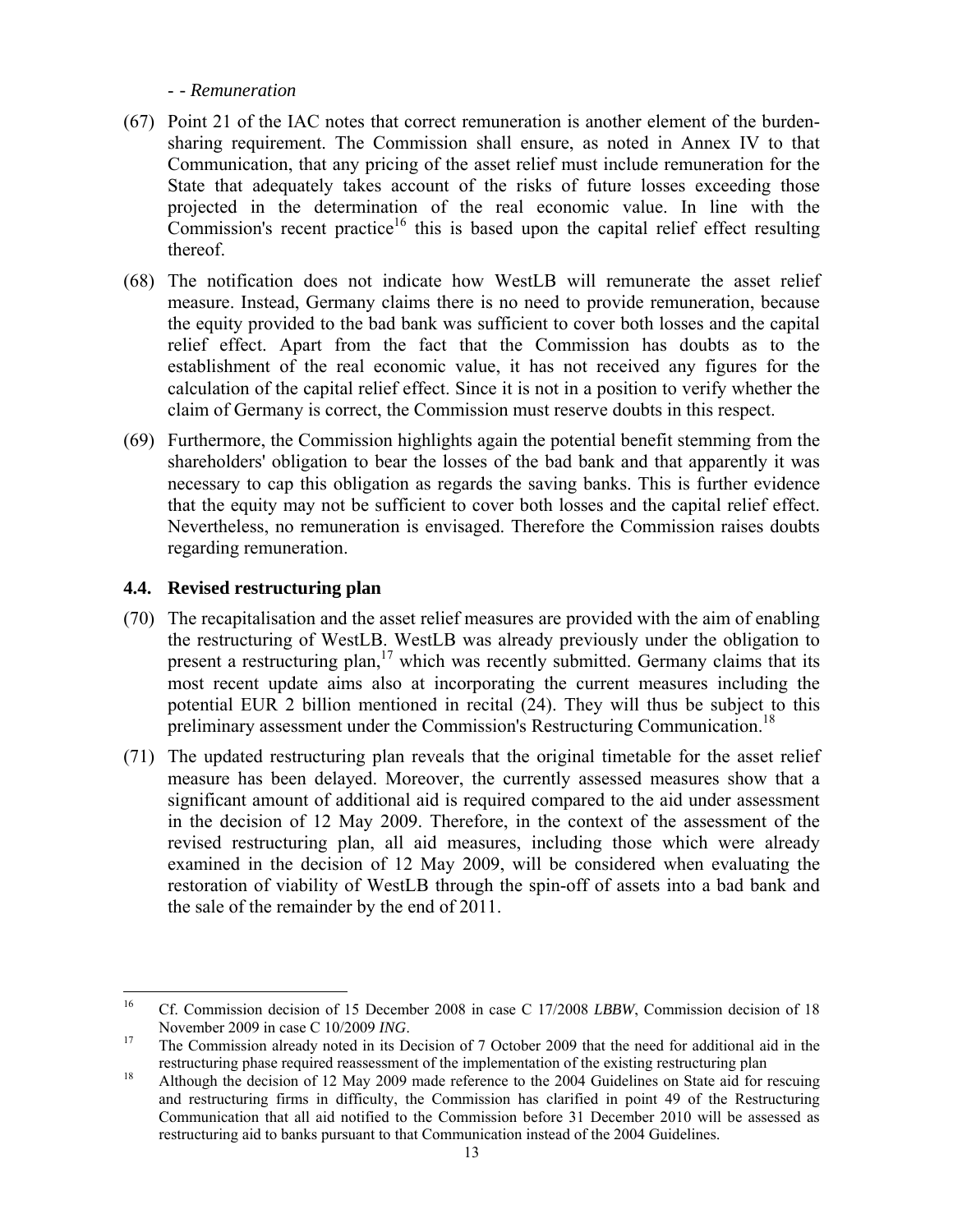- *- Return to viability* 

- (72) The Commission first doubts whether WestLB can generate sufficient revenues that would enable the bank to pay an appropriate remuneration for the recapitalisation and the asset relief measures. Hence the Commission doubts that the restructuring plan is suitable to restore the viability of WestLB.
- (73) Furthermore, the restructuring plan raises doubts that it is suitable to ensure that WestLB can be sold in a public tender in whole or in parts. As regards marketability, Germany anticipates that further capital will be required to enable the sale of the bank. The Commission takes this as an indication that Germany does not assume that the restructuring plan is apt to achieve the sale of the bank. According to the business plan, even in a medium-term perspective two of the three core business areas currently break even only because a considerable amount of costs has been accounted for in the Corporate Centre unit and has not been fully allocated to the three core business areas. The Commission therefore has doubts that these core business areas are marketable.
- (74) One of WestLB's core assumptions for the business plan and a key factor for prospects of its profitability in the future – is that the bank will receive a Single-A rating again in the future. However, in May 2009 WestLB was downgraded to BBB+. Moreover, an analysis of a recent reporting by Standard & Poor's (dated 15 October 2009) shows that this rating agency is sceptical about the business model of WestLB, highlighting the weakness of focussing on cyclical wholesale business areas and the vulnerability to financial stress from recessions and difficult capital market conditions. Hence, the scepticism that is expressed in that report does not justify assuming that the bank's rating will improve in the short-term. Thus, the projected profit and loss figures are unlikely to be achieved as the current plan seems to significantly underestimate WestLB's cost of funding.
	- - *Own contribution*
- (75) Germany has provided a commitment to limit payments on capital instruments in case of losses and to achieve loss contribution. According to an ad hoc publication dated 16 December 2009, WestLB will probably post a loss for 2009 and not release reserves to enable payment and coupons or prevent loss participation. Shareholders and other creditors of capital instruments will hence contribute to the restructuring. However, the notified measures limit the potential for losses and thus enable WestLB to serve these instruments in the future. Thus, burden-sharing by shareholders and holders of capital instruments will remain limited.
- (76) In particular, the savings banks, instead of participating adequately in the burdensharing, benefit significantly from the asset relief measure. As a result of the recapitalisation, they only contribute to the restructuring process of WestLB to a very limited extent. Furthermore, according to the FMStFG, the shareholders of the beneficiary bank should also compensate for losses that may occur at the resolution of the bad bank, corresponding to their stake. However, this obligation of the savings banks and consequently their participation in future losses of the bad bank has been capped at EUR 4.5 billion.
- (77) On this basis the Commission has doubts that burden-sharing is sufficient. Moreover, should Germany not propose genuine measures for burden-sharing of the savings banks, the Commission would have to ask for recovery of any unlawful and incompatible aid from the savings banks.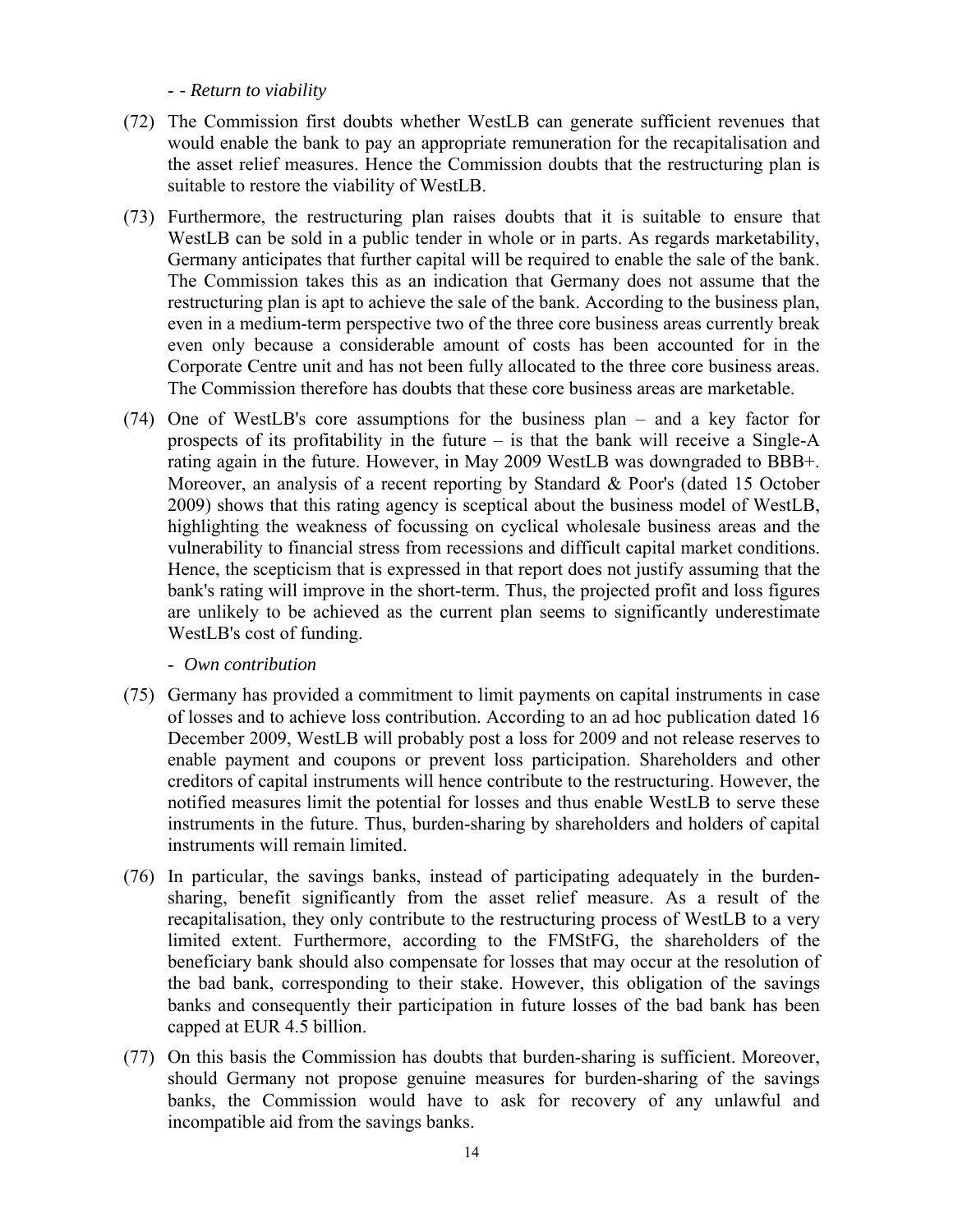#### - *Measures limiting the distortion of competition*

- (78) According to point 30 of the Restructuring Communication, the nature and form of measures limiting the distortion of competition depends on the amount of the aid and the conditions and circumstances under which it was granted, as well as on the characteristics of the market or markets on which the beneficiary bank will operate. The Commission doubts that the measures proposed to mitigate the distortive effect of the entire aid (original aid and present aid) are sufficient as no relevant additional measures have been proposed notwithstanding the substantial additional aid to be received by WestLB.
- (79) Given the potential magnitude of the aid stemming from the original measures plus asset relief measures and the capital injection, the Commission, at this stage, can not exclude that […] WestLB might be the only alternative to make all the aid compliant with Article 107(3)(b) TFEU.

### **5. CONCLUSION AND TEMPORARY AUTHORISATION OF THE MEASURES**

- (80) All measures in favour of WestLB constitute State aid, which can however not be authorised at this stage because the asset relief measure does not fulfil the conditions of transparency and disclosure, valuation, burden sharing, and remuneration and because of doubts regarding the chances of restoration of viability, burden sharing and the mitigation of distortion of competition.
- (81) However, the Commission has established that it will authorise emergency measures temporarily if needed for reasons of financial stability,<sup>19</sup> while it is not ready to take a definite decision given doubts on compatibility of the measures as restructuring aid. In the present case the supervisory authorities have confirmed that the aid is necessary in order to prevent of the initiation of bank resolution procedures of a systemically relevant bank.
- (82) It has first been established that the recapitalisation measures fulfil the requirements of the Recapitalisation Communication.
- (83) Second, as regards the asset relief measures, the Commission has doubts regarding their compatibility with the IAC. These doubts relate in particular to the real economic value, which could not be assessed at this stage. However, these doubts do not hinder a temporary approval for reasons of financial stability, because Germany committed that the measure would be brought in line with the IAC if the real economic value turned out to be lower than submitted. Moreover, the Commission has verified that the other criteria of the IAC are met (in particular eligibility and the management of assets) and that the recapitalisation and the guarantee of EUR 1 billion ensure some limited burden sharing at this stage.
- (84) Given the imminent threat of the initiation of bank resolution procedures in the absence of the measures, the Commission considers the recapitalisation measure and the asset relief to be temporarily compatible for six months with the internal market as emergency support under Article 107(3)(b)TFEU. Therefore, the Commission has at this stage temporarily no objection to the transfer of the assets to the bad bank.

 $19$ 19 Commission decision of 13 November in case C 15/2008, *Hypo RealEstate*, not yet published, and Commission decision of 31 March 2009 in case C10/2009 *ING,* OJ C 158, 11.07.2009, p. 13.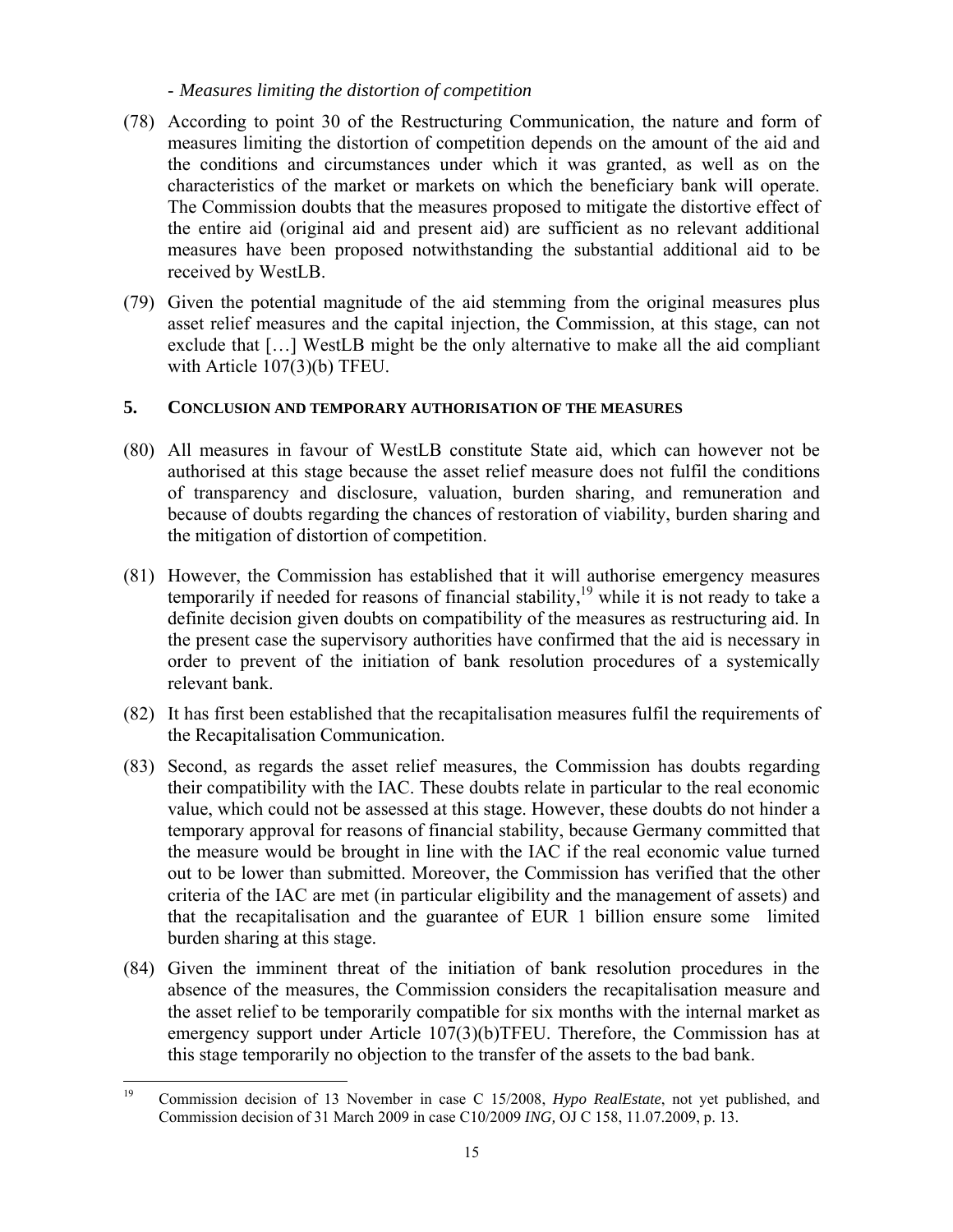(85) In light of the doubts regarding compatibility of the asset relief measure with the IAC and the failure of the current revised restructuring plan to demonstrate that it will ensure the sale of the beneficiary, proper burden sharing and mitigate the distortions of competition, the Commission needs to further investigate the measures and thus to open a formal investigation procedure pursuant to Article 108(2) TFEU.

## **6. DECISION**

The Commission concludes that the measures notified by Germany on 10 December 2009 concerning the recapitalisation of WestLB, the guarantee and the associated asset relief measure constitute State aid within the meaning of Article 107(1)TFEU.

In the light of the foregoing considerations, the Commission has decided to initiate the procedure laid down in Article 108(2) TFEU regarding the asset relief in the form of the establishment of a bad bank concerning transparency and disclosure, valuation and burden sharing (including remuneration) as well as on the restructuring aid (asset relief, recapitalisation and guarantee) to WestLB.

On the basis of the commitments provided by Germany, and in order to secure financial stability the Commission authorises the asset relief in the form of the establishment of a bad bank, the recapitalisation by SoFFin in the amount of EUR 3 billion as well as the guarantee of the shareholders of EUR 1 billion temporarily for a period of six months.

Germany is required to provide in addition to all documents already received, information and data needed for the assessment of the compatibility of the aid, and in particular:

- ─ transparency and disclosure including evaluation: The final composition of the portfolios and the evaluation of the assets to be spun off;
- ─ burden sharing and remuneration: Detailed information regarding burden sharing and remuneration for the asset relief measure, based upon evaluation;
- ─ suitability of the restructuring plan to enable sale: A revised restructuring plan that takes into account the full amount of State aid granted, comprising adequate remuneration, additional in-depth restructuring, and measures limiting distortion of competition.

Should the Commission come to the conclusion that unlawful State aid was granted to savings bank which are members of Westfälisch-Lippische Sparkassen- und Giroverband and Rheinische Sparkassen- und Giroverband by releasing them from their obligation to contribute to the recapitalisation and by introducing a cap to their liabilities and thus their participation in losses of bad bank, such unlawful aid if incompatible will be recovered from the savings banks.

Germany is requested to forward a copy of this letter to the potential recipients of the aid immediately.

The Commission wishes to remind Germany that Article 108(3) TFEU has suspensory effect, and would draw your attention to Article 14 of Council Regulation (EC) No. 659/1999, which provides that all unlawful aid may be recovered from the recipient.

The Commission warns Germany that it will inform interested parties by publishing this letter and a meaningful summary of it in the Official Journal of the European Union. It will